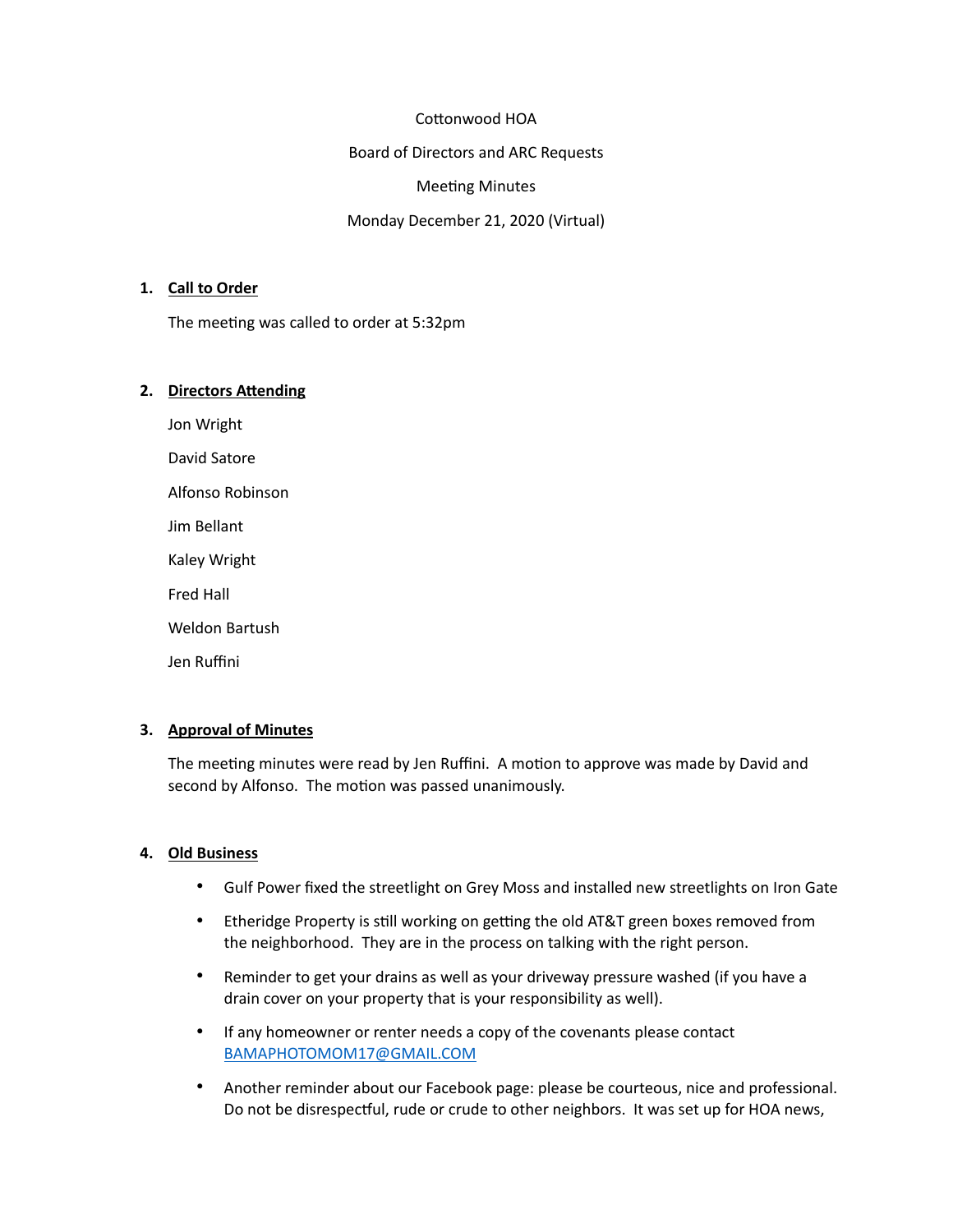food trucks, lost or found pets and neighbors asking questions about stores, repair places, restaurants, etc.

# **5. New Business**

- The 2021 Budget: We had many with questions regarding the 2021 budget. Etheridge Property detailed everything out and it was posted on the FB page. He also emailed those neighbors that had specific questions.
- Retention Pond off Anderson Lane: Etheridge is getting quotes from different companies to see how much they would charge to clean out the pond. Due to the holiday season they are a little behind but we are waiting to hear back from those companies.
- Board Position: Due to covid spikes, we are doing a zoom call this month. Per the covenants the filling of the board position seat has to be done at an open forum. We are hoping the spikes are down in January to fill the position.
- ECUA: As we all know they are done with trash service on the 29<sup>th</sup>. They will be picking up their trash cans hopefully by the end of the year. If you are going with Adams and you still received Waste Pro cans please give Waste Pro a call and ask them to pick up their cans. Please remember to keep cans behind fence or in garage.
- Financials: All looked good for the month of November
- There will be a food truck on January 13<sup>th</sup> from 5pm to 8pm. They are The Po-Boy Shack and the location of where they will park will be posted on the FB and next-door when they have decided.
- We have had a few occasions where animals have been off a leash and came into other neighbors yards and coming after neighbors. Please keep your animals on a leash.
- The original FB page was deleted by the neighbor that started it back in 2013 or so. Please find Cottonwood Community – HOA. You need to be a homeowner to join.
- Lawn Maintenance: David Ellis who has been maintaining our front and back common areas for the last few years has given notice. We have 2 bids: Dove Lawn Care and Nate Perrine Landscaping. The third Landscaping company withdrew due to not having enough time with work schedule.
- Vote for new Lawn Maintenance Company: All directors in favor of Dove Lawn care. It was approved unanimously.

## **6. ARC Requests**

1. Stallworth - 5632 Heatherton Rd - (Remove existing shed from previous owner and put up a new shed). 93.5 feet from back of house to fence line. Shed will be 8 feet from fence line. Shingles will match home (black). Structure will be made of wood. Paint colors of the shed will complement the color of the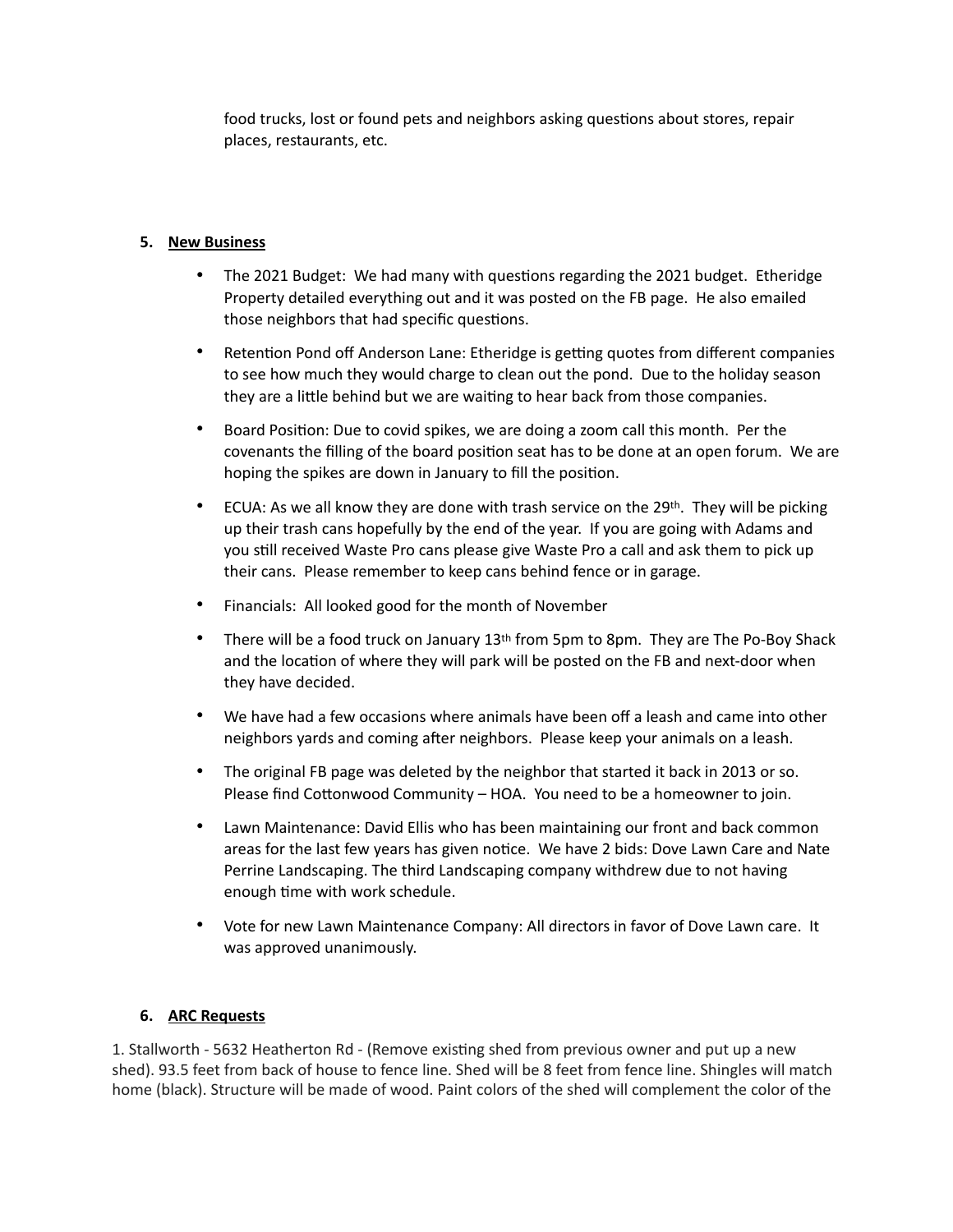home. It will be Red / white (as seen in pictures) OR white on red (seen in pictures). Motion to approve was made by Jon second by Jim. The motion passed unanimously.

2. Stansbury – 5728 Heatherton Rd - POD - 8 x 8 x 16 pod in driveway. Her household effects and items placed into storage for the past 20 years which will require 3-4 months to go through. Dates are 1/19 - 5/19. Shipping from Thailand. Wants to keep a pod in her drive for 3-4 months. DENIED ; Pods are only allowed on the property for 72 hours. Emailed sent to the homeowner to see if other homeowners could help her with unloading.

3. Maloney – 5751 Heatherton Rd. - Pergola - 12 x 20 Pergola. Located on back patio. Materials include all pressure treated lumber, 6 x 6 posts, 2 x 12 headers, 2 x 8 runners, 5/4 top slats, through bolts, surface mount post brackets, trim around brackets, 8'' timber lock screws, Sherwin Williams Super Deck solid Stan. All weather roof screw connections. Sherwin Williams Expresso SW3064 (color). Motion to approve was made by David second by Jon. The motion passed unanimously.

4. A. Gilliam – 9137 Iron Gate - Approval for Service Horse. A. Gilliam was not present, only J. Gilliam was present. This request is incomplete because the Board does not understand why A. Gilliam needs a miniature service horse when she has two service dogs that assist her with her daily needs. Attempts were made to clarify why the miniature service horse is necessary, but J. Gilliam refused to cooperate or provide any additional information. As a result, this request could not be approved at this meeting. No vote was taken due to being incomplete.

5. Trask - 6236 Brighton Ln. - Swing Set - Northwest corner off the backyard. Swing set will be a wooden structure with two swings. 8 feet tall and 10 feet wide. The stain color is TWP 1520 Pecan. Motion to approve was made by Jon second by Jim. The motion passed unanimously.

6. J. Gilliam – 9137 Iron Gate - Change Stipulation on Truck/Trailer. J. Gilliam was given approval for an 8 foot trailer (2 stalls – one for horse and one for medical equipment). She claims that an 8 foot trailer is not big enough. She wants the stipulations changed but it is not clear to the Board which stipulations she wants to change or why it is necessary to change those stipulations. Attempts were made to clarify which stipulations J. Gilliam wants changed and why such changes are necessary, but J. Gilliam was uncooperative and unwilling to provide additional information. Accordingly, this request was deemed incomplete and could not be approved at this meeting. No vote was taken due to being incomplete.

7. J. Gilliam – 9137 Iron Gate - 18 foot trailer. J. Gilliam states that the 8 foot trailer and medical equipment will not fit. Board is unclear on what size trailer J. Gilliam wants and/or needs. At the meeting, J. Gilliam said she wants an 18 foot trailer, but in communications she said she wants a 6 foot trailer. It is also not clear why a larger trailer is necessary. Additional information was requested, but J. Gilliam refused to cooperate. As a result, this request was deemed incomplete and could not be approved at the meeting. No vote was taken due to being incomplete.

8. A. Gilliam – 9137 Iron Gate - Service Horse - Duplicate Request

## **7. Cottonwood Concerns:**